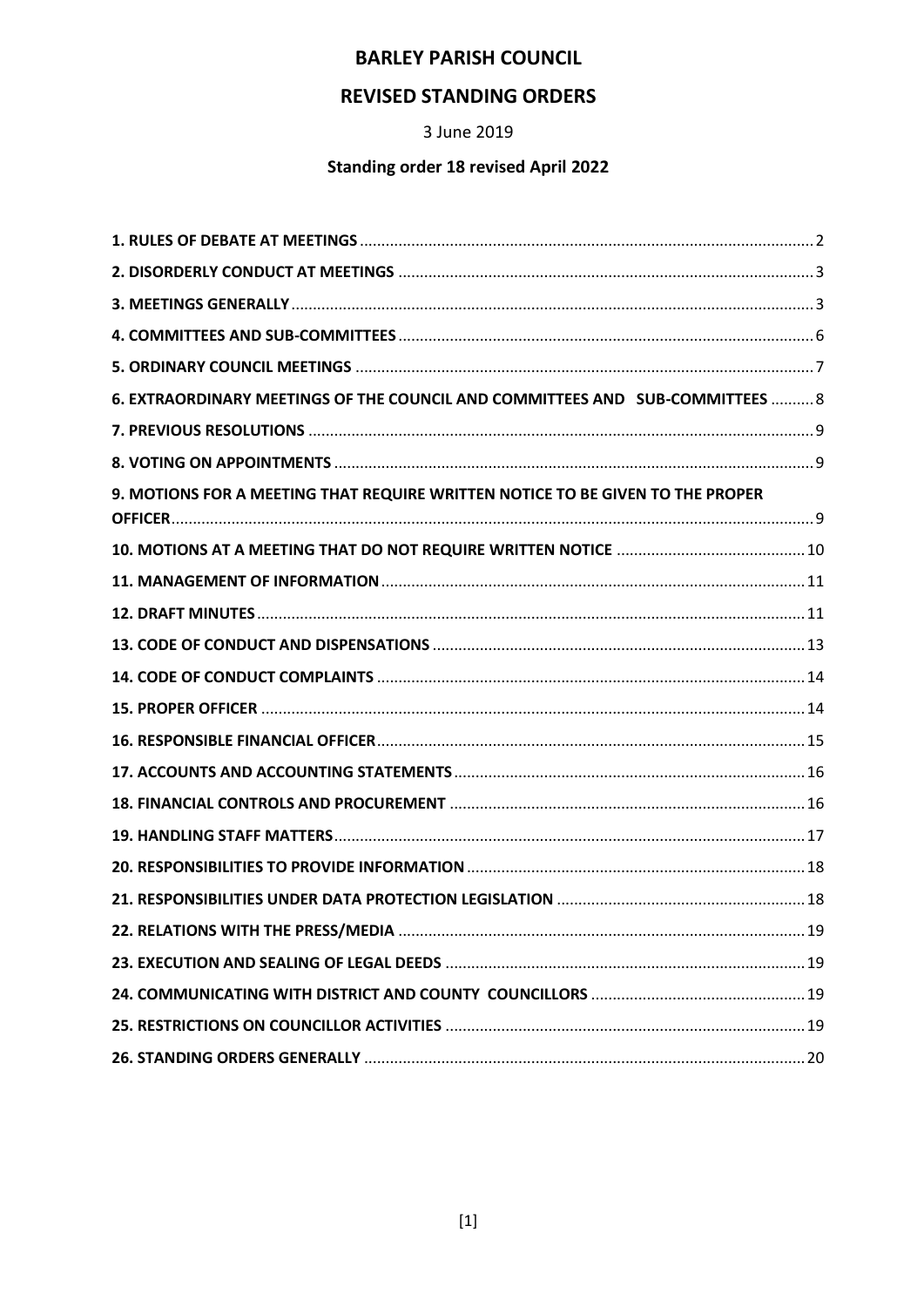#### <span id="page-1-0"></span>**1. RULES OF DEBATE AT MEETINGS**

- a) Motions on the agenda shall be considered in the order that they appear unless the order is changed at the discretion of the chairman of the meeting.
- b) A motion (including an amendment) shall not be progressed unless it has been moved and seconded.
- c) A motion on the agenda that is not moved by its proposer may be treated by the chairman of the meeting as withdrawn.
- d) If a motion (including an amendment) has been seconded, it may be withdrawn by the proposer only with the consent of the seconder and the meeting.
- e) An amendment is a proposal to remove or add words to a motion. It shall not negate the motion.
- f) If an amendment to the original motion is carried, the original motion becomes the substantive motion upon which further amendment(s) may be moved.
- g) An amendment shall not be considered unless early verbal notice of it is given at the meeting and, if requested by the chairman of the meeting, is expressed in writing to the chairman.
- h) A councillor may move an amendment to his own motion if agreed by the meeting. If a motion has already been seconded, the amendment shall be with the consent of the seconder and the meeting.
- i) If there is more than one amendment to an original or substantive motion, the amendments shall be moved in the order directed by the chairman.
- j) Subject to standing order 1(k) below, only one amendment shall be moved and debated at a time, the order of which shall be directed by the chairman of the meeting.
- k) One or more amendments may be discussed together if the chairman of the meeting considers this expedient but each amendment shall be voted upon separately.
- l) A councillor may not move more than one amendment to an original or substantive motion.
- m) The mover of an amendment has no right of reply at the end of debate on it.
- n) Where a series of amendments to an original motion are carried, the mover of the original motion shall have a right of reply either at the end of debate of the first amendment or at the very end of debate on the final substantive motion immediately before it is put to the vote.
- o) Unless permitted by the chairman of the meeting, a councillor may speak once in the debate on a motion except:
	- i. to speak on an amendment moved by another councillor;
	- ii. to move or speak on another amendment if the motion has been amended since he last spoke;
	- iii. to make a point of order;
	- iv. to give a personal explanation; or
	- v. in exercise of a right of reply.
- p) During the debate of a motion, a councillor may interrupt only on a point of order or a personal explanation and the councillor who was interrupted shall stop speaking. A councillor raising a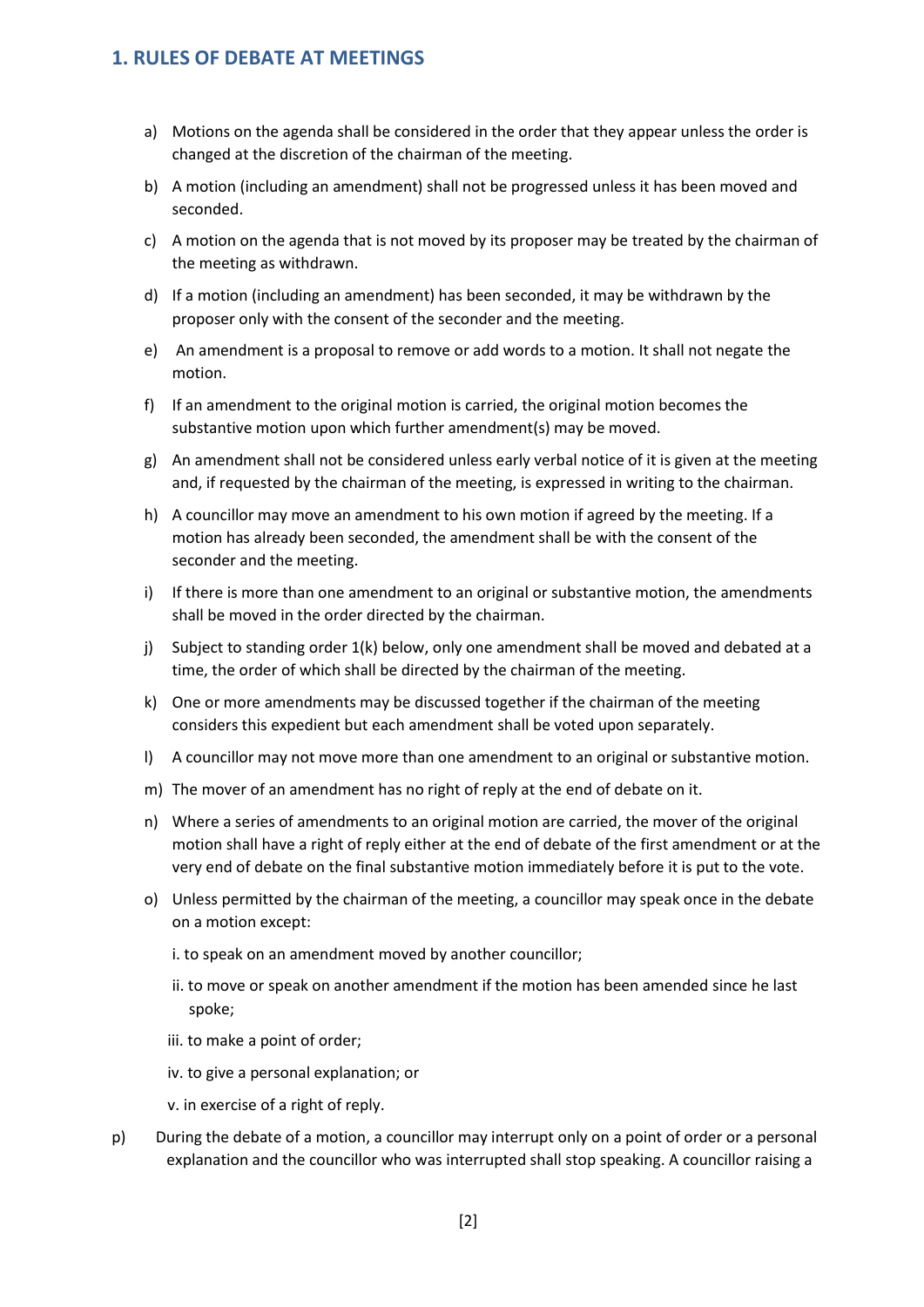point of order shall identify the standing order which he considers has been breached or specify the other irregularity in the proceedings of the meeting he is concerned by.

- q) A point of order shall be decided by the chairman of the meeting and his decision shall be final.
- r) When a motion is under debate, no other motion shall be moved except:
	- i. to amend the motion;
	- ii. to proceed to the next business;
	- iii. to adjourn the debate;
	- iv. to put the motion to a vote;
	- v. to ask a person to be no longer heard or to leave the meeting;
	- vi. to refer a motion to a committee or sub-committee for consideration;
	- vii. to exclude the public and press;
	- viii. to adjourn the meeting; or
	- ix. To suspend particular standing order(s) excepting those which reflect mandatory statutory requirements.
	- s) Before an original or substantive motion is put to the vote, the chairman of the meeting shall be satisfied that the motion has been sufficiently debated and that the mover of the motion under debate has exercised or waived his right of reply.
	- t) Excluding motions moved understanding order 1(r) above, the contributions or speeches by a councillor shall relate only to the motion under discussion and shall not exceed two minutes without the consent of the chairman of the meeting.

### <span id="page-2-0"></span>**2. DISORDERLY CONDUCT AT MEETINGS**

- a) No person shall obstruct the transaction of business at a meeting or behave offensively or improperly. If this standing order is ignored, the chairman of the meeting shall request such person(s) to moderate or improve their conduct.
	- b) If person(s) disregard the request of the chairman of the meeting to moderate or improve their conduct, any councillor or the chairman of the meeting may move that the person be no longer heard or excluded from the meeting. The motion, if seconded, shall be put to the vote without discussion.
	- c) If a resolution made under standing order 2(b) above is ignored, the chairman of the meeting may take further reasonable steps to restore order or to progress the meeting. This may include temporarily suspending or closing the meeting.

### <span id="page-2-1"></span>**3. MEETINGS GENERALLY**

- **Full Council meetings**
- $\blacksquare$  Committee meetings
- Sub-committee meetings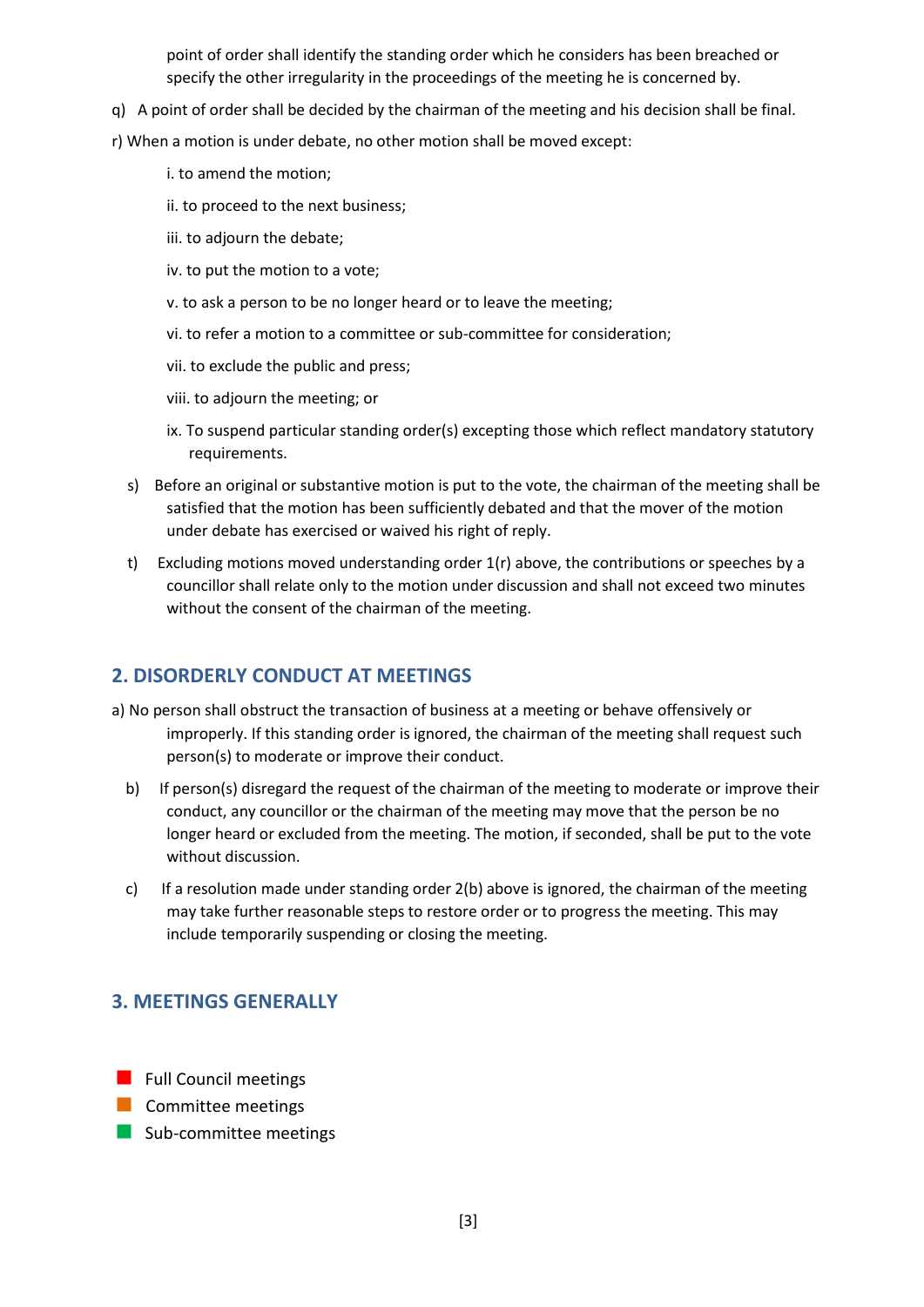**a) Meetings shall not take place in premises which at the time of the meeting are used for the supply of alcohol, unless no other premises are available free of charge or at a reasonable cost.**

 **b) The minimum three clear days for notice of a meeting does not include the day on notice was issued, the day of the meeting, a Sunday, a day of the Christmas break, a day of the Easter break or of a bank holiday or a day appointed for public thanksgiving or mourning.**

 **c) Meetings shall be open to the public unless their presence is prejudicial to the public interest by reason of the confidential nature of the business to be transacted or for other special reasons. The public's exclusion from part or all of a meeting shall be by a resolution which shall give reasons for the public's exclusion.**

d) Members of the public, subject to 3c above, may make representations, answer questions and give evidence at a meeting which they are entitled to attend in respect of the business on the agenda.

e) The period of time designated for public participation at a meeting in accordance withstanding order 3(c) above shall not exceed 15 minutes unless directed by the chairman of the meeting.

f) Subject to standing order 3(e) above, a member of the public shall not speak for more than five minutes.

g) In accordance with standing order 3(e) above, a question shall not require a response at the meeting nor start a debate on the question. The chairman of the meeting may direct that a written or oral response be given.

h) A person shall raise his hand when requesting to speak and stand only if requested by the Chairman.

i) A person who speaks at a meeting shall direct his comments to the chairman of the meeting.

j) Only one person is permitted to speak at a time. If more than one person wants to speak, the chairman of the meeting shall direct the order of speaking.

 **k) Photographing, recording, broadcasting or transmitting the proceedings of a meeting. A person may not orally report or comment about a meeting as it takes place if he is present at the meeting of a parish council or its committees but otherwise may:**

**a) film, photograph or make an audio recording of a meeting;**

**b) use any other means for enabling persons not present to see or hear proceedings at a meeting as it takes place or later;**

**c) report or comment on the proceedings in writing during or after a meeting or orally report or comment after the meeting.**

**d) It is advised to contact the Parish Council to make the necessary arrangements.**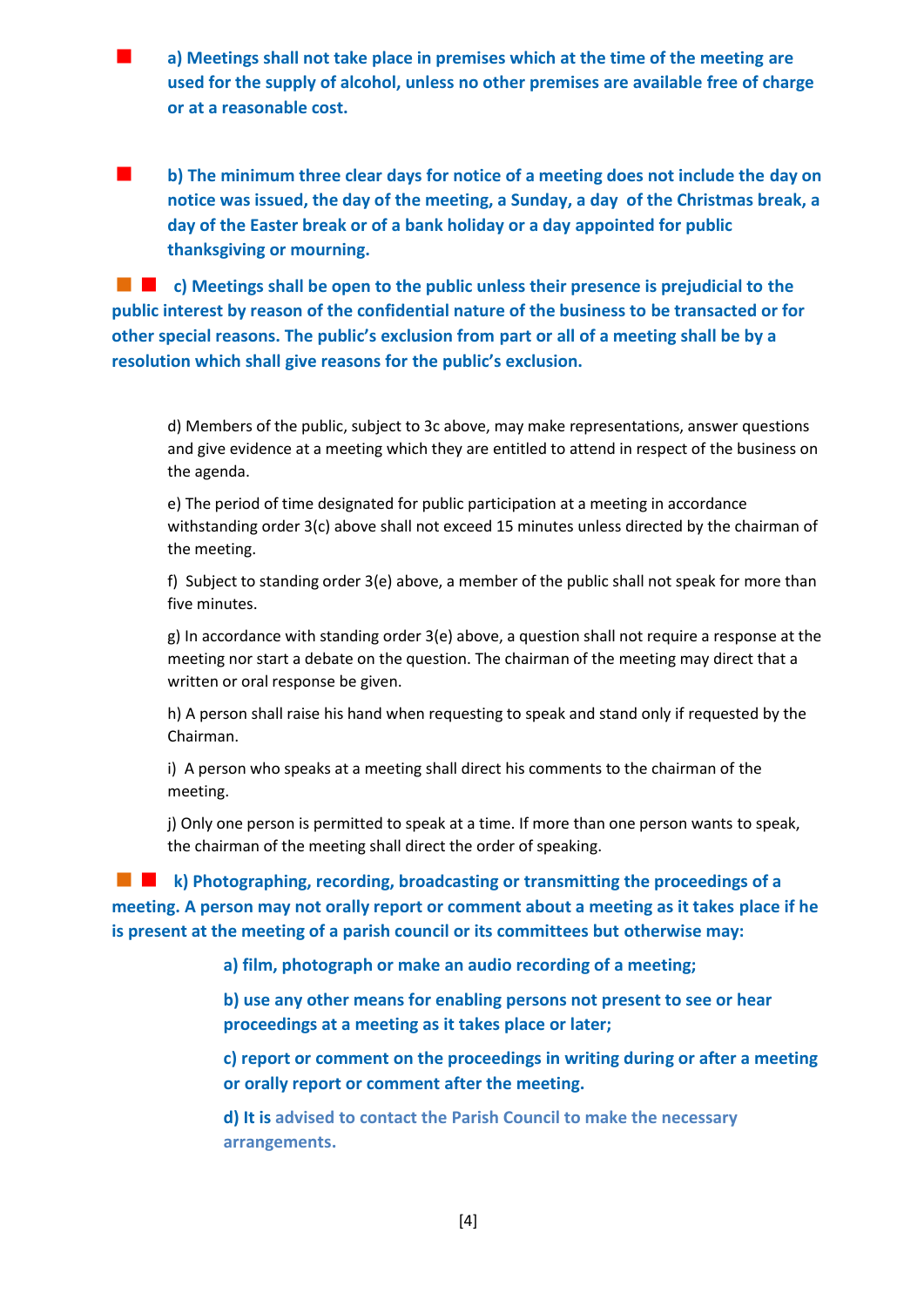**l)** The press shall be provided with reasonable facilities for the taking of their report **of all or part of a meeting at which they are entitled to be present**.

 **m)Subject to standing orders which indicate otherwise, anything authorised or required to be done by, to or before the Chairman of the Council may in his absence be done by, to or before the Vice-Chairman of the Council (if any).**

**n**) The Chairman, if present, shall preside at a meeting. If the Chairman is absent **from a meeting, the Vice-Chairman, if present, shall preside. If both the Chairman and the Vice-Chairman are absent from a meeting, a councillor as chosen by the councillors present at the meeting shall preside at the meeting.**

**o**) Subject to a meeting being quorate, all questions at a meeting shall be **decided by a majority of the councillors or councillors with voting rights present and voting.**

**p**) The chairman of a meeting may give an original vote on any matter put to the **vote, and in the case of an equality of votes may exercise his casting vote whether or not he gave an original vote.**

*See standing orders 5(i) and (j) below for the different rules that apply in the election of the Chairman of the Council at the annual meeting of the council.*

- **q) Unless standing orders provide otherwise, voting on a question shall be by a show of hands. At the request of a councillor, the voting on any question shall be recorded so as to show whether each councillor present and voting gave his vote for or against that question.** Such a request shall be made before moving on to the next item of business on the agenda.
- r) The minutes of a meeting shall include an accurate record of the following:

i. the time and place of the meeting;

ii. the names of councillors present and absent;

iii. interests that have been declared by councillors and non-councillors with voting rights;

iv. whether a councillor or non-councillor with voting rights left the meeting when matters that they held interests in were being considered;

v. if there was a public participation session; and

vi. the resolutions made.

 **s)A councillor or a non-councillor with voting rights who has a disclosable pecuniary interest or another interest as set out in the council's code of conduct in a matter**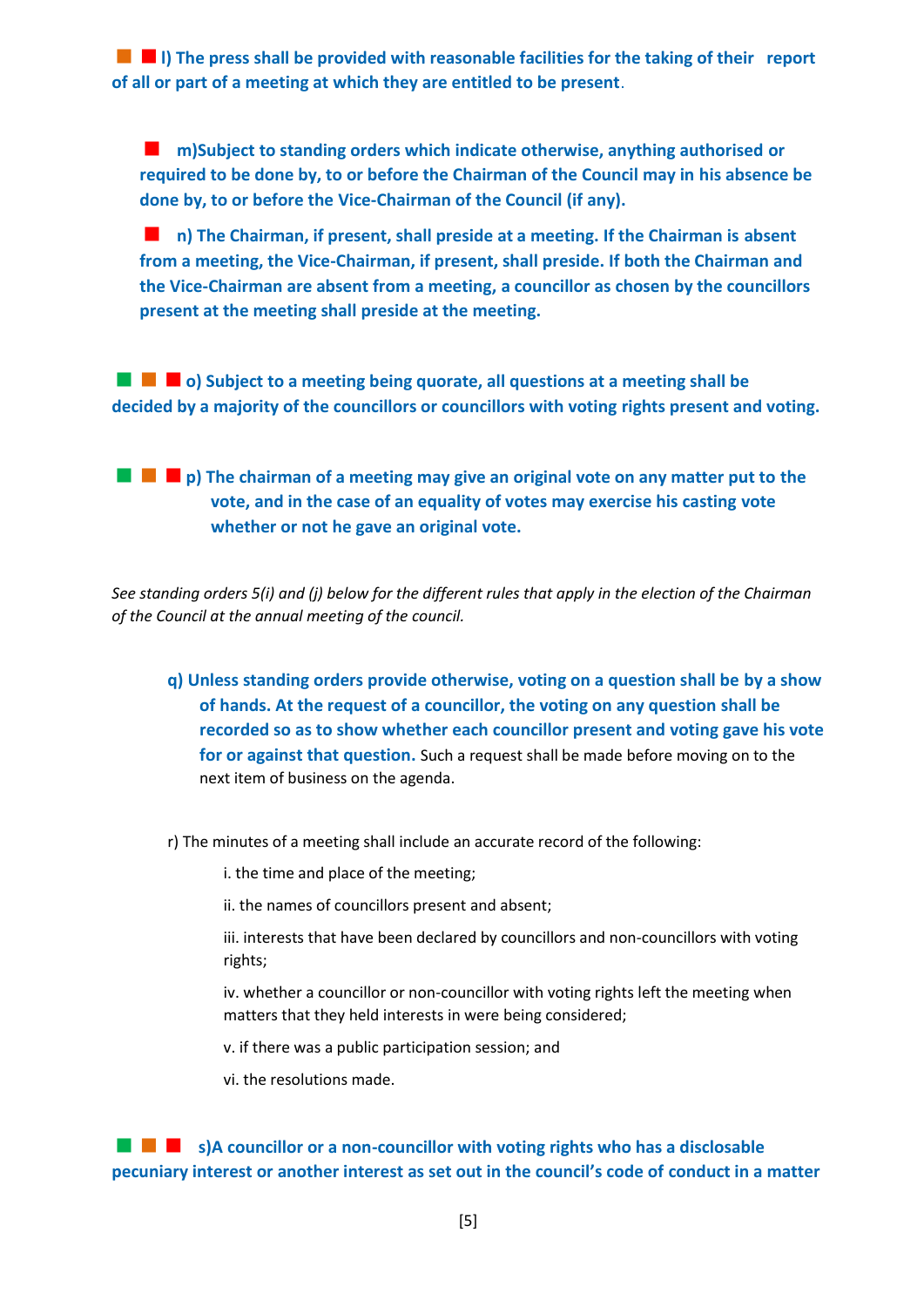**being considered at a meeting is subject to statutory limitations or restrictions under the code on his right to participate and vote on that matter.**

**t)** No business may be transacted at a meeting unless at least one-third of the whole **number of members of the council are present and in no case shall the quorum of a meeting be less than three.**

*See standing order 4d (viii) below for the quorum of a committee or subcommittee meeting.*

**u)** if a meeting is or becomes inquorate no business shall be transacted and the meeting shall be closed. The business on the agenda for the meeting shall be adjourned to another meeting

v) A meeting shall not exceed a period of three hours.

#### <span id="page-5-0"></span>**4. COMMITTEES AND SUB-COMMITTEES**

**a) Unless the council determines otherwise, a committee may appoint a subcommittee whose terms of reference and members shall be determined by the committee.**

**b) The members of a committee may include non-councillors unless it is a committee which regulates and controls the finances of the council.**

**c) Unless the council determines otherwise, all the members of an advisory committee and sub-committee of the advisory committee may be non-councillors.**

d) The council may appoint standing committees or other committees as may be necessary, and:

- I. shall determine their terms of reference;
- ii. Shall determine the number and time of the ordinary meetings of a standing committee up until the date of the next annual meeting of full council;
- iii. Shall permit a committee, other than in respect of the ordinary meetings of a committee, to determine the number and time of its meetings;
- iv. Shall, subject to standing orders 4(b) and (c) above, appoint and determine the terms of office of members of such a committee;
- v. may, subject to standing orders 4(b) and (c) above, appoint and determine the terms of office of the substitute members to a committee whose role is to replace the ordinary members at a meeting of a committee if the ordinary members of the committee confirm to the Proper Officer3 days before the meeting that they are unable to attend;
- vi. Shall, after it has appointed the members of a standing committee, appoint the chairman of the standing committee;
- vii. shall permit a committee other than a standing committee, to appoint its own chairman at the first meeting of the committee;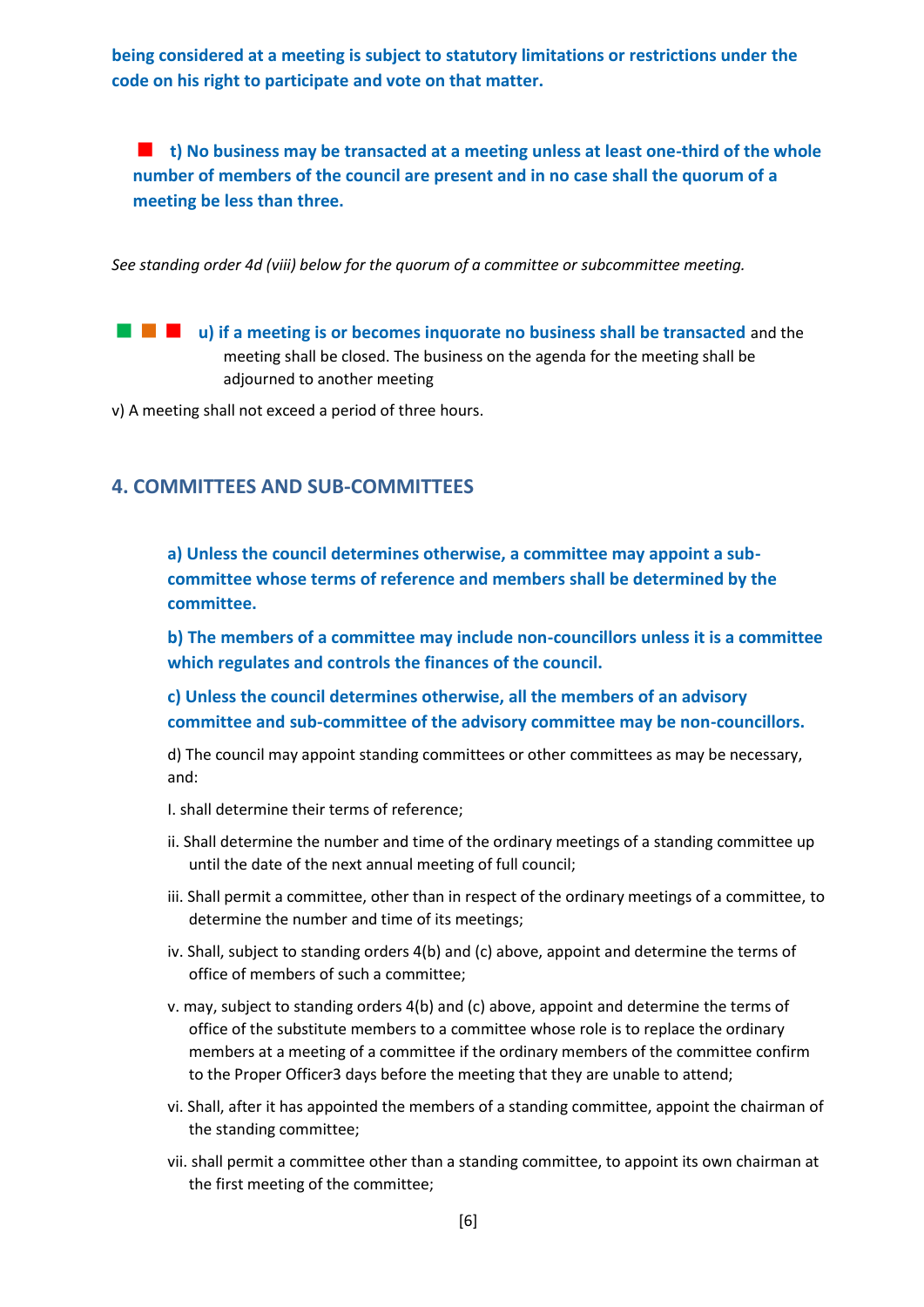- viii. shall determine the place, notice requirements and quorum for a meeting of a committee and a sub-committee which shall be no less than three;
- ix. shall determine if the public may participate at a meeting of a committee;
- x. shall determine if the public and press are permitted to attend the meetings of a subcommittee and also the advance public notice requirements, if any, required for the meetings of a subcommittee;
- xi. shall determine if the public may participate at a meeting of a sub-committee that they are permitted to attend; and
- xii. may dissolve a committee.

#### <span id="page-6-0"></span>**5. ORDINARY COUNCIL MEETINGS**

- **a) In an election year, the annual meeting of the council shall be held on or within 14 days following the day on which the new councillors elected take office.**
- **b) In a year which is not an election year, the annual meeting of a council shall be held on such day in May as the council may direct.**
- **c) If no other time is fixed, the annual meeting of the council shall take place at 6pm.**
- **d) In addition to the annual meeting of the council, at least three other ordinary meetings shall be held in each year on such dates and times as the council directs.**
- **e) The first business conducted at the annual meeting of the council shall be the election of the Chairman and Vice-Chairman of the Council.**
- **f) The Chairman of the Council, unless he has resigned or becomes disqualified, shall continue in office and preside at the annual meeting until his successor is elected at the next annual meeting of the council.**
- **g) The Vice-Chairman of the Council, if any, unless he resigns or becomes disqualified, shall hold office until immediately after the election of the Chairman of the Council at the next annual meeting of the council.**
- **h) In an election year, if the current Chairman of the Council has not been re-elected as a member of the council, he shall preside at the meeting until a successor Chairman of the Council has been elected. The current Chairman of the Council shall not have an original vote in respect of the election of the new Chairman of the Council but must give a casting vote in the case of an equality of votes.**
- **i) In an election year, if the current Chairman of the Council has been re-elected as a member of the council, he shall preside at the meeting until a new Chairman of the Council has been elected. He may exercise an original vote in respect of the election of the new Chairman of the Council and must give a casting vote in the case of an equality of votes.**
- j) Following the election of the Chairman of the Council and Vice-Chairman of the Council at the annual meeting of the council, the business of the annual meeting shall include: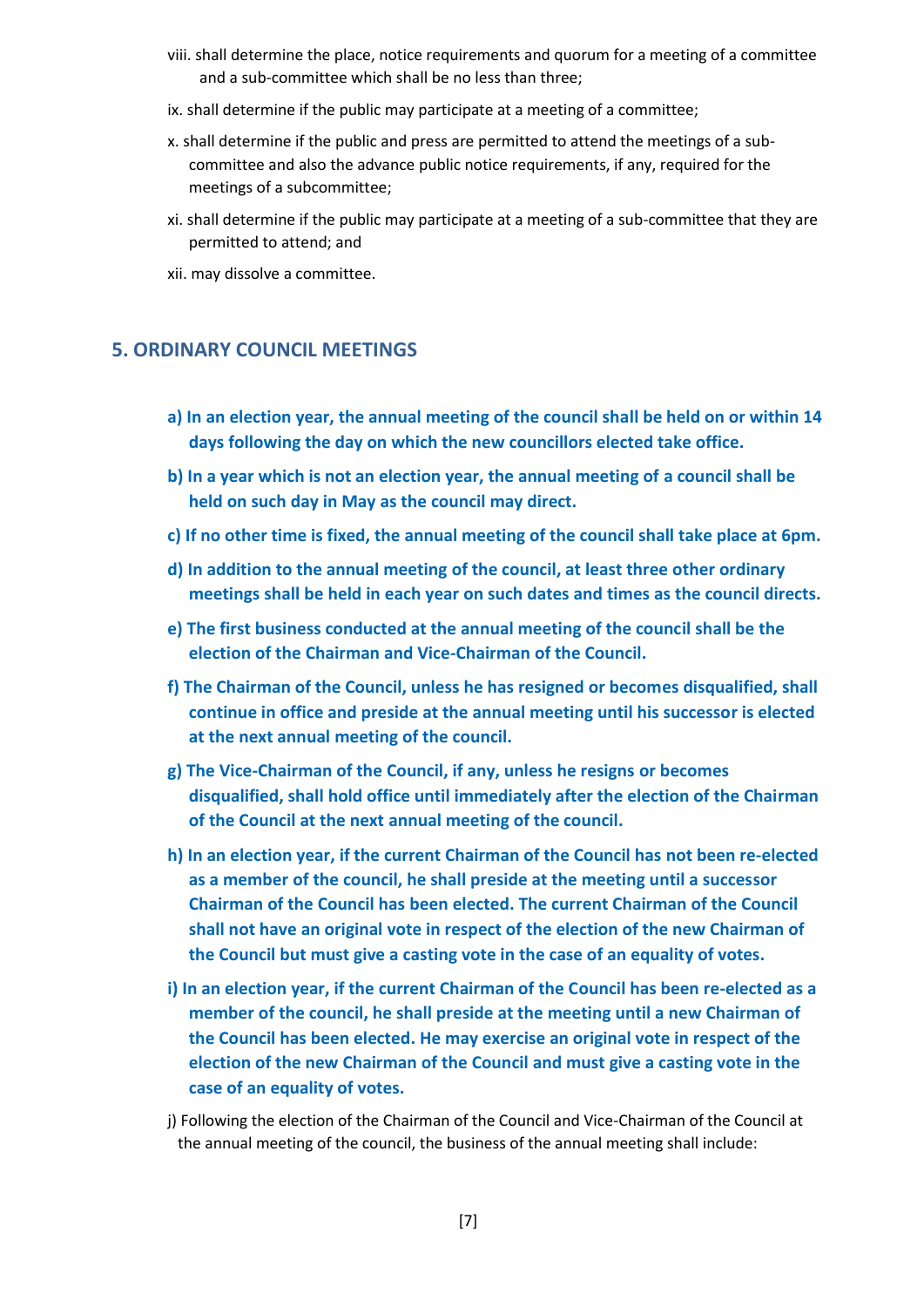**i. In an election year, delivery by the Chairman of the Council and councillors of their acceptance of office forms unless the council resolves for this to be done at a later date** and

- **In a year which is not an election year, delivery by the Chairman of the Council of his acceptance of office form unless the council resolves for this to be done at a later date;**
- ii. Confirmation of the accuracy of the minutes of the last meeting of the council;
- iii. Receipt of the minutes of the last meeting of a committee;
- iv. Consideration of the recommendations made by a committee;
- v. Review of delegation arrangements to committees, sub-committees, staff and other local authorities;
- vi. Review of the terms of reference for committees;
- vii. Appointment of members to existing committees;
- viii. Appointment of any new committees in accordance with standing order 4 above;
- ix. Review and adoption of appropriate standing orders and financial regulations;
- x. Review of arrangements, including any charters and agency agreements, with other local authorities and review of contributions made to expenditure incurred by other local authorities;
- xi. Review of representation on or work with external bodies and arrangements for reporting back;
- xii. In an election year, to make arrangements with a view to the council becoming eligible to exercise the general power of competence in the future;
- xiii. Review of inventory of land and assets including buildings and office equipment;
- xiv. Confirmation of arrangements for insurance cover in respect of all insured risks;
- xv. Review of the council's and/or staff subscriptions to other bodies;
- xvi. Review of the council's complaints procedure;
- xvii. Review of the council's procedures for handling requests made under the Freedom of Information Act 2000 and the Data Protection Act 1998;
- xviii. Review of the council's policy for dealing with the press/media; and
- xix. Determining the time and place of ordinary meetings of the full council up to and including the next annual meeting of full council.

# <span id="page-7-0"></span>**6. EXTRAORDINARY MEETINGS OF THE COUNCIL AND COMMITTEES AND SUB-COMMITTEES**

**a) The Chairman of the Council may convene an extraordinary meeting of the council at any time.**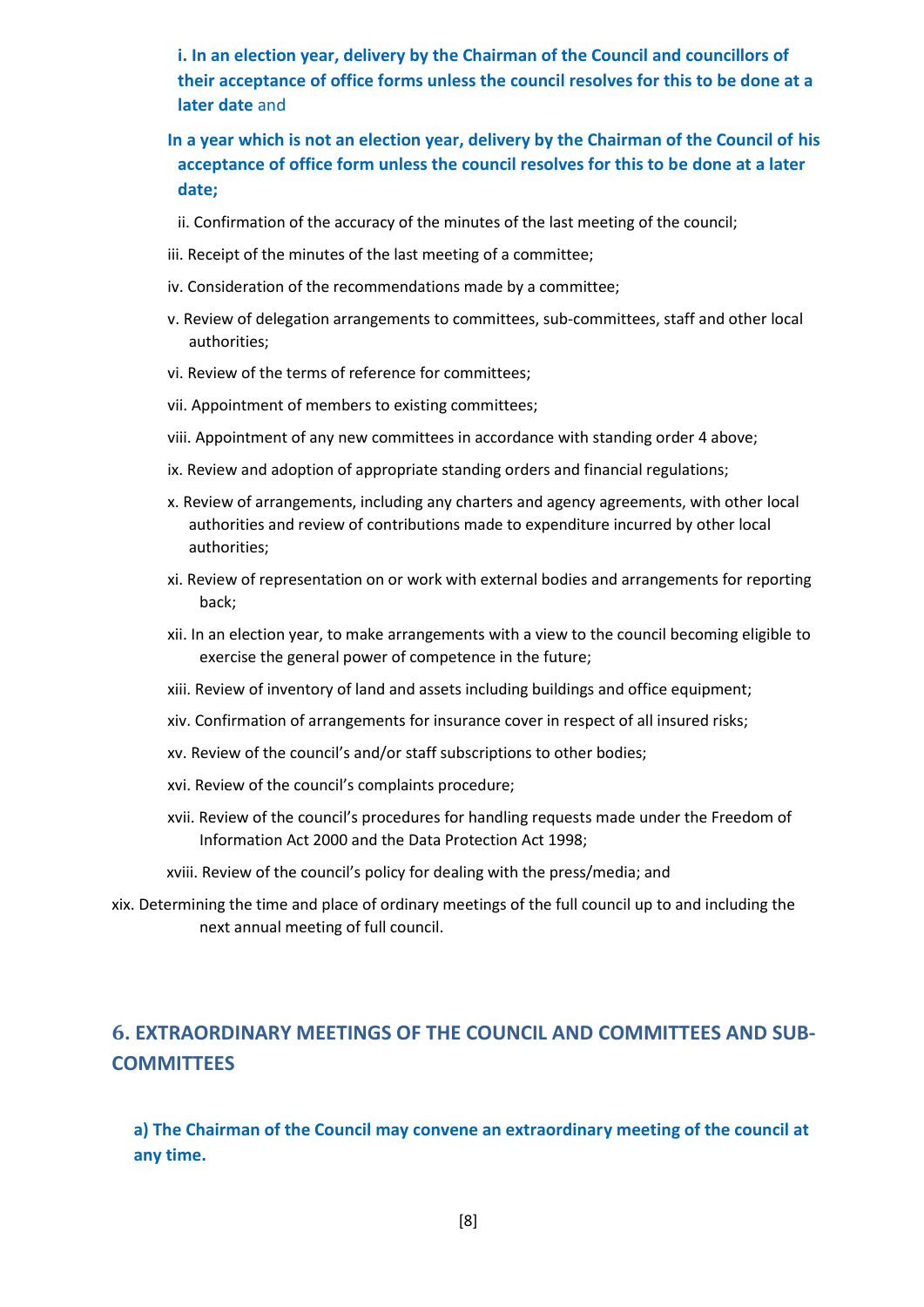- **b) If the Chairman of the Council does not or refuses to call an extraordinary meeting of the council within seven days of having been requested in writing to do so by two councillors, any two councillors may convene an extraordinary meeting of the council. The public notice giving the time, place and agenda for such a meeting must be signed by the two councillors.**
- c) The chairman of a committee may convene an extraordinary meeting of the committee at any time.
- d) If the chairman of a committee does not or refuses to call an extraordinary meeting within seven days of having been requested by to do so by two members of the committee, any two members of the committee may convene an extraordinary meeting of a committee.

### <span id="page-8-0"></span>**7. PREVIOUS RESOLUTIONS**

- a) A resolution shall not be reversed within six months except either by a special motion, which requires written notice by at least three councillors to be given to the Proper Officer in accordance withstanding order 9 below, or by a motion moved in pursuance of the recommendation of a committee or a sub-committee.
- b) When a motion moved pursuant to standing order 7(a) above has been disposed of, no similar motion may be moved within a further six months.

### <span id="page-8-1"></span>**8. VOTING ON APPOINTMENTS**

a) Where more than two persons have been nominated for a position to be filled by the council and none of those persons has received an absolute majority of votes in their favour, the name of the person having the least number of votes shall be struck off the list and a fresh vote taken. This process shall continue until a majority of votes is given in favour of one person. A tie in votes may be settled by the casting vote given by the chairman of the meeting.

# <span id="page-8-2"></span>**9. MOTIONS FOR A MEETING THAT REQUIRE WRITTENNOTICE TO BE GIVEN TO THE PROPER OFFICER**

- a) A motion shall relate to the responsibilities of the meeting which it is tabled for and in any event shall relate to the performance of the council's statutory functions, powers and obligations or an issue which specifically affects the council's area or its residents.
- b) No motion may be moved at a meeting unless it is on the agenda and the mover has given written notice of its wording to the Proper Officer at least seven clear days before the meeting. Clear days do not include the day of the notice or the day of the meeting.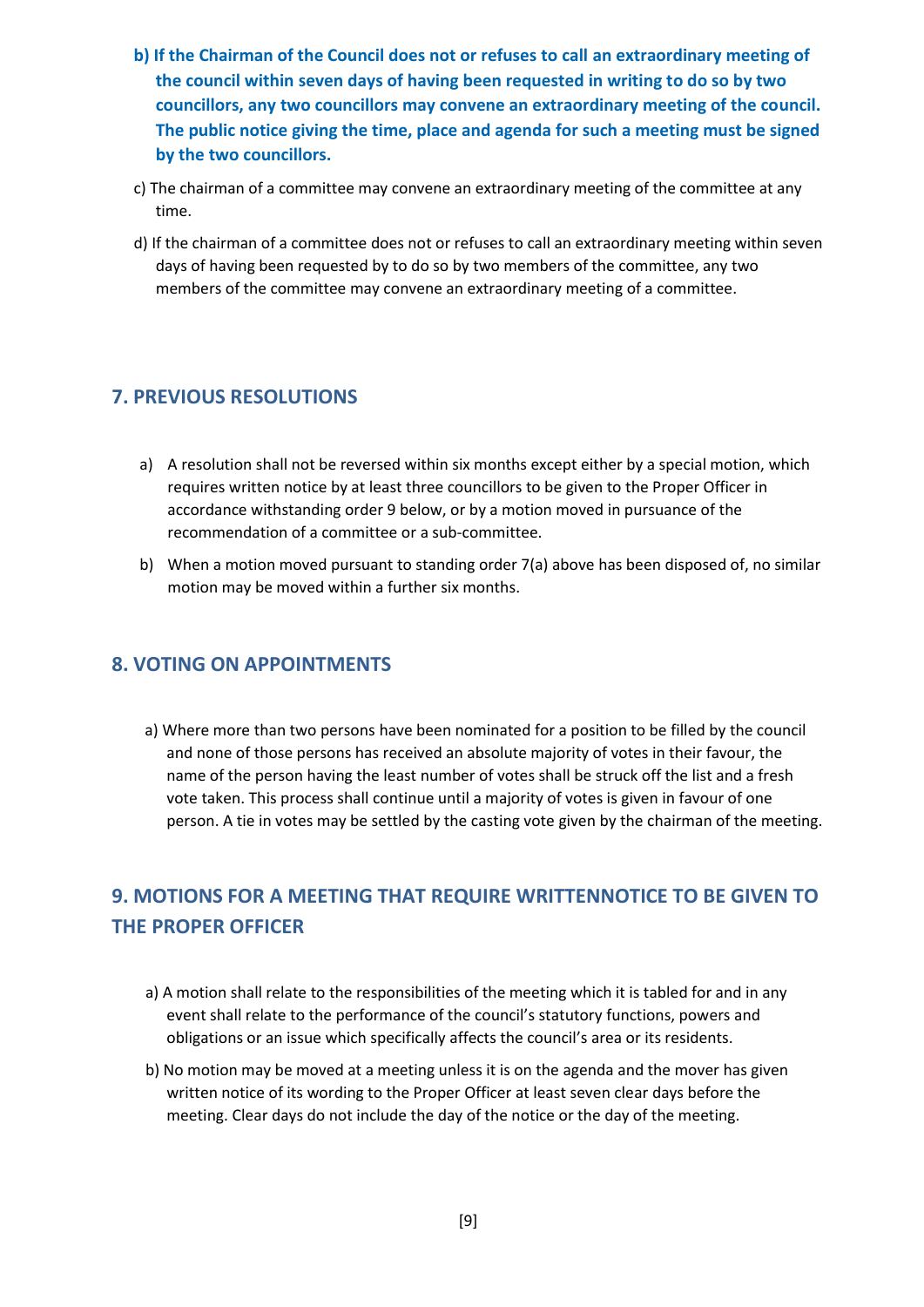- c) The Proper Officer may, before including a motion on the agenda received in accordance with standing order 9(b) above, correct obvious grammatical or typographical errors in the wording of the motion.
- d) If the Proper Officer considers the wording of a motion received in accordance with standing order 9(b) above is not clear in meaning, the motion shall be rejected until the mover of the motion resubmits it in writing to the Proper Officer so that it can be understood at least seven clear days before the meeting.
- e)If the wording or subject of a proposed motion is considered improper, the Proper Officer shall consult with the chairman of the forthcoming meeting or, as the case may be, the councillors who have convened the meeting, to consider whether the motion shall be included in the agenda or rejected.
- f) Subject to standing order 9(e) above, the decision of the Proper Officer as to whether or not to include the motion on the agenda shall be final.
- g) Motions received shall be recorded for that purpose and numbered in the order that they are received.
- h) Motions rejected shall be recorded for that purpose with an explanation by the Proper Officer for their rejection.

#### <span id="page-9-0"></span>**10. MOTIONS AT A MEETING THAT DO NOT REQUIRE WRITTEN NOTICE**

- a) The following motions may be moved at a meeting without written notice to the Proper Officer:
	- i. to correct an inaccuracy in the draft minutes of a meeting;
	- ii .to move to a vote;
	- iii. to defer consideration of a motion;
	- iv. to refer a motion to a particular committee or sub-committee;
	- v. to appoint a person to preside at a meeting;
	- vi. to change the order of business on the agenda;
	- vii to proceed to the next business on the agenda;
	- viii. to require a written report;
	- ix. to appoint a committee or sub-committee and their members;
	- x. to extend the time limits for speaking;
	- xi. to exclude the press and public from a meeting in respect of confidential or sensitive information which is prejudicial to the public interest;
	- xii. to not hear further from a councillor or a member of the public;
	- xiii. to exclude a councillor or member of the public for disorderly conduct;
	- xiv. to temporarily suspend the meeting;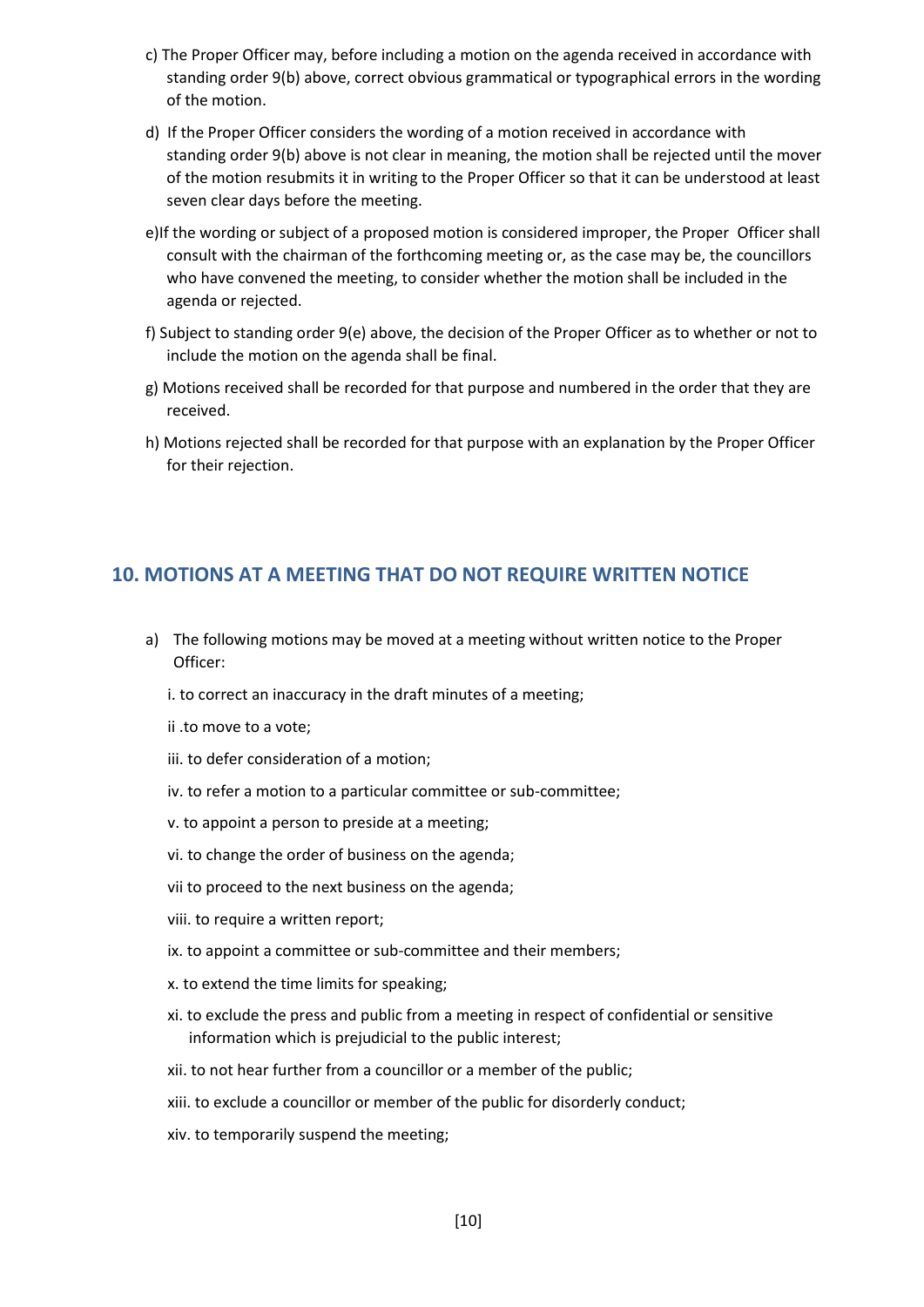xv. to suspend a particular standing order (unless it reflects mandatory statutory requirements);

xvi. to adjourn the meeting; or

xvii. to close a meeting.

#### <span id="page-10-0"></span>**11. MANAGEMENT OF INFORMATION**

*(See also standing order 21)*

- a **The Council shall have in place and keep under review, technical and organisational measures to keep secure information (including personal data) which it holds in paper and electronic form. Such arrangements shall include deciding who has access to personal data and encryption of personal data.**
- b **The Council shall have in place, and keep under review, policies for the retention and safe destruction of all information (including personal data) which it holds in paper and electronic form. The Council's retention policy shall confirm the period for which information (including personal data) shall be retained or if this is not possible the criteria used to determine that period (e.g. the Limitation Act 1980).**
- c **The agenda, papers that support the agenda and the minutes of a meeting shall not disclose or otherwise undermine confidential information or personal data without legal justification.**
- d **Councillors, staff, the Council's contractors and agents shall not disclose confidential information or personal data without legal justification.**

# <span id="page-10-1"></span>**12. DRAFT MINUTES**

- a) If the draft minutes of a preceding meeting have been served on councillors with the agenda to attend the meeting at which they are due to be approved for accuracy, they shall be taken as read.
- b) There shall be no discussion about the draft minutes of a preceding meeting except in relation to their accuracy. A motion to correct an inaccuracy in the draft minutes shall be moved in accordance withstanding order 10(a) (i) above.
- c) The accuracy of draft minutes, including any amendment(s) made to them, shall be confirmed by resolution and shall be signed by the chairman of the meeting and stand as an accurate record of the meeting to which the minutes relate.
- d) If the chairman of the meeting does not consider the minutes to be an accurate record of the meeting to which they relate, he shall sign the minutes and include a paragraph in the following terms or to the same effect:

"The chairman of this meeting does not believe that the minutes of the meeting of the (XXX) held on XXX in respect of XXX) were a correct record but his view was not upheld by the meeting and the minutes are confirmed as an accurate record of the proceedings."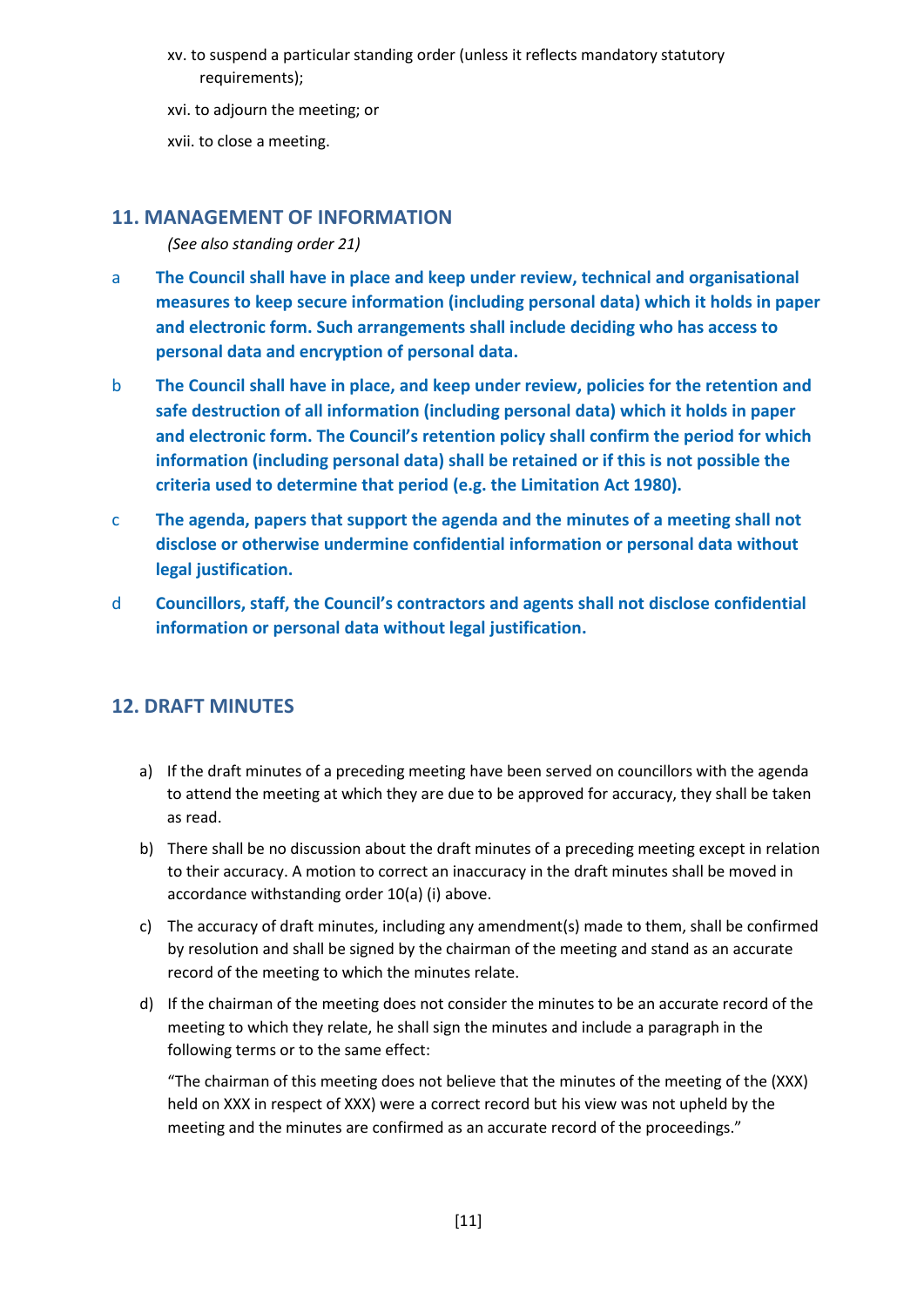e) Subject to the publication of draft minutes in accordance with standing order 20(a) and following a resolution which confirms the accuracy of the minutes of a meeting, the draft minutes or recordings of the meeting for which approved minutes exist shall be destroyed.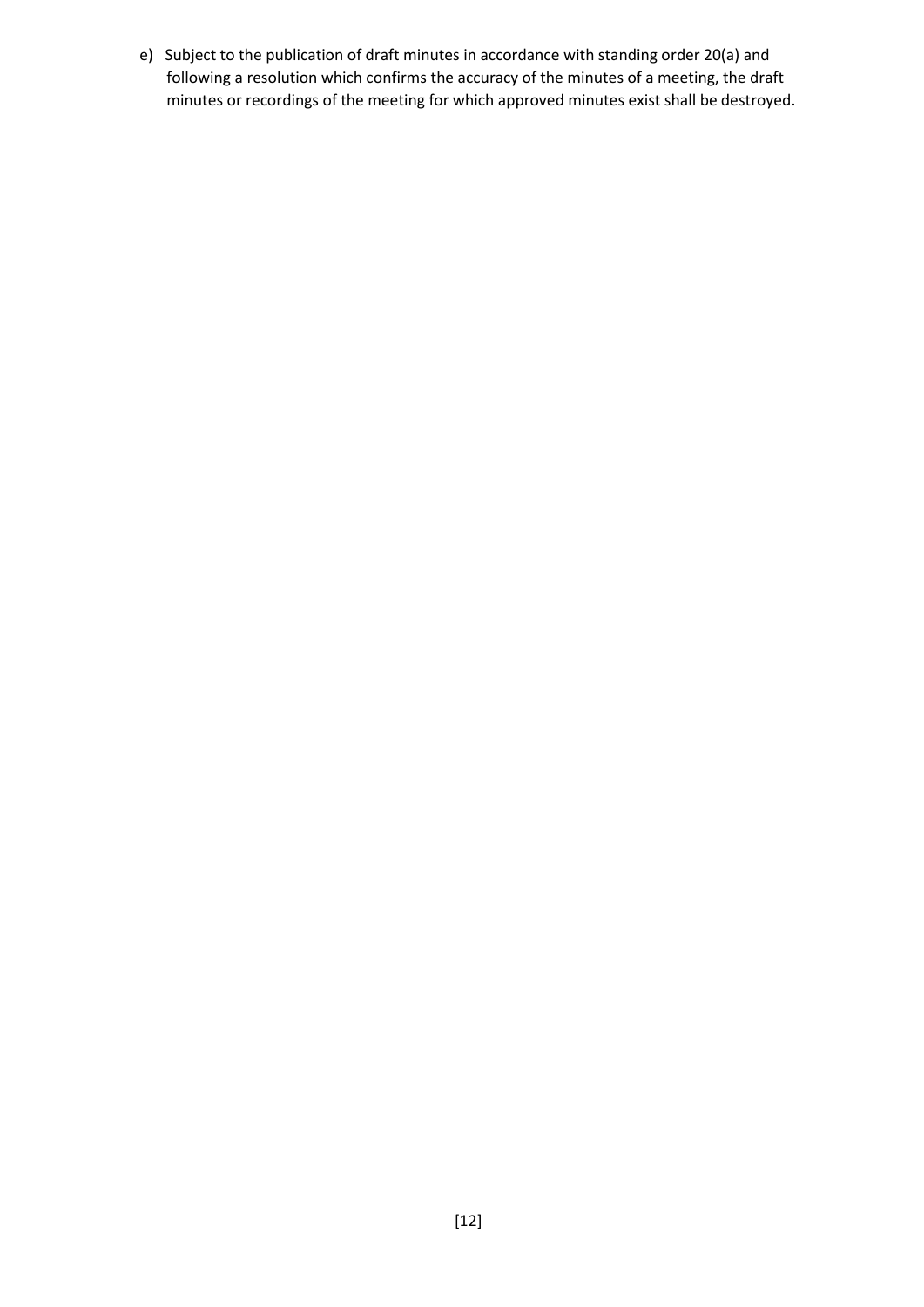#### <span id="page-12-0"></span>**13. CODE OF CONDUCT AND DISPENSATIONS**

*See also standing order 3(s) above.*

#### **England**

- a) All councillors and non-councillors with voting rights shall observe the code of conduct adopted by the council.
- b) Unless he has been granted a dispensation, a councillor or non-councillor with voting rights shall withdraw from a meeting when it is considering a matter in which he has a disclosable pecuniary interest. He may return to the meeting after it has considered the matter in which he had the interest.
- c) Unless he has been granted a dispensation, a councillor or non-councillor with voting rights shall withdraw from a meeting when it is considering a matter in which he has another interest if so required by the council's code of conduct. He may return to the meeting after it has considered the matter in which he had the interest.
- d) **Dispensation requests shall be in writing and submitted to the Proper Officer** as soon as possible before the meeting, or failing that, at the start of the meeting for which the dispensation is required.
- e) A decision as to whether to grant a dispensation shall be made by the Proper Officer and that decision is final.
- f) A dispensation request shall confirm:

i. the description and the nature of the disclosable pecuniary interest or other interest to which the request for the dispensation relates;

ii. whether the dispensation is required to participate at a meeting in a discussion only or a discussion and a vote;

iii. the date of the meeting or the period (not exceeding four years) for which the dispensation is sought; and

iv. an explanation as to why the dispensation is sought.

- g) Subject to standing orders 13(d) and (f) above, dispensations requests shall be considered by the Proper Officer before the meeting or, if this is not possible, at the start of the meeting for which the dispensation is required.
- h) **A dispensation may be granted in accordance with standing order 13(e) above if having regard to all relevant circumstances the following applies:**

**i. without the dispensation the number of persons prohibited from participating in the particular business would be so great a proportion of the meeting transacting the business as to impede the transaction of the business or**

**ii. granting the dispensation is in the interests of persons living in the council's area or**

**iii. it is otherwise appropriate to grant a dispensation.**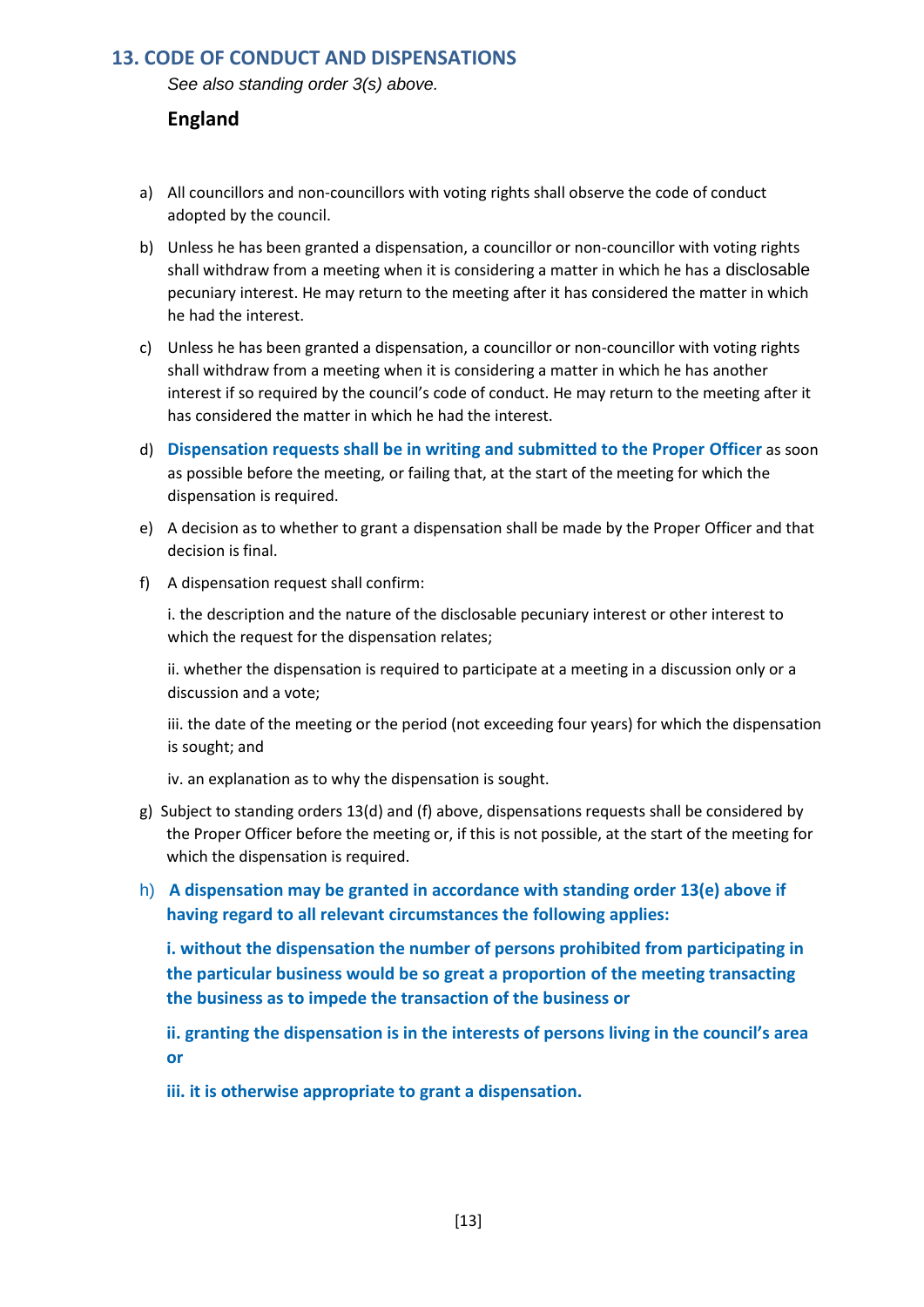### <span id="page-13-0"></span>**14. CODE OF CONDUCT COMPLAINTS**

- a) Upon notification by the District or County Council that it is dealing with a complaint that a councillor or non-councillor with voting rights has breached the council's code of conduct, the Proper Officer shall, subject to standing order 11 above, report this to the council.
- b) Where the notification in standing order 14(a) above relates to a complaint made by the Proper Officer, the Proper Officer shall notify the Chairman of Council of this fact, and the Chairman shall nominate another staff member to assume the duties of the Proper Officer in relation to the complaint until it has been determined [(England) and the council has agreed what action, if any, to take in accordance with standing order 14(d) below].
- c) The council may:

i. provide information or evidence where such disclosure is necessary to progress an

investigation of the complaint or is required by law:

ii. seek information relevant to the complaint from the person or body with statutory responsibility for investigation of the matter.

d) **Upon notification by the District Council that a councillor or non-councillor with voting rights has breached the council's code of conduct, the council shall consider what, if any, action to take against him. Such action excludes disqualification or suspension from office.**

### <span id="page-13-1"></span>**15. PROPER OFFICER**

- a The Proper Officer shall be either (i) the clerk or (ii) other staff member(s) nominated by the Council to undertake the work of the Proper Officer when the Proper Officer is absent.
- b The Proper Officer shall:
	- i. **at least three clear days before a meeting of the council, a committee** or a sub-committee**:**
	- **serve on councillors by delivery or post at their residences or by email authenticated in such manner as the Proper Officer thinks fit, a signed summons confirming the time, place and the agenda (provided the councillor has consented to service by email), and**
	- **provide, in a conspicuous place, public notice of the time, place and agenda (provided that the public notice with agenda of an extraordinary meeting of the Council convened by councillors is signed by them).**

*See standing order 3(b) for the meaning of clear days for a meeting of a full council and standing order 3(c) for the meaning of clear days for a meeting of a committee;*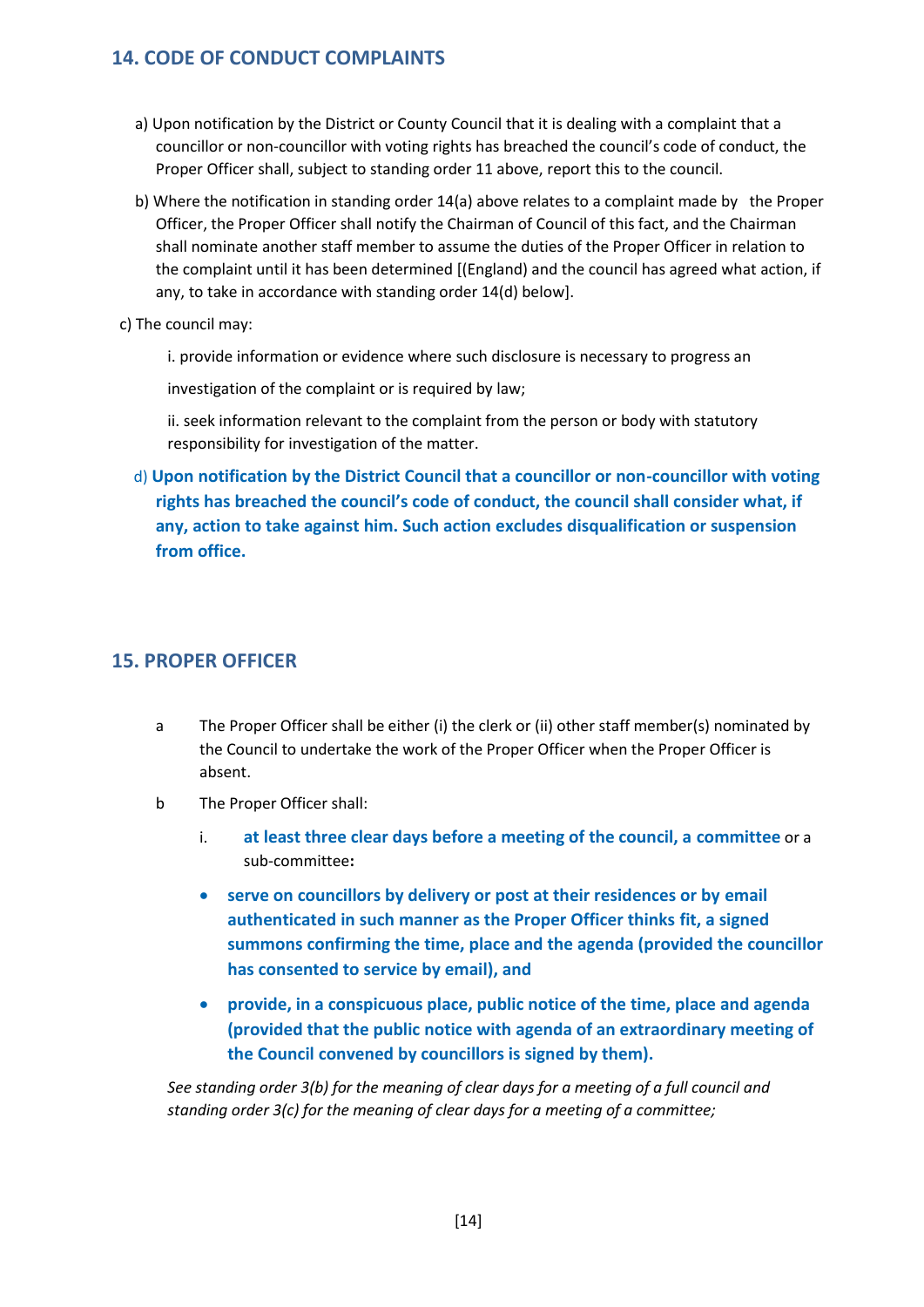- ii. subject to standing order 9, include on the agenda all motions in the order received unless a councillor has given written notice at least seven days before the meeting confirming his withdrawal of it;
- iii. **convene a meeting of the Council for the election of a new Chairman of the Council, occasioned by a casual vacancy in his office;**
- iv. **facilitate inspection of the minute book by local government electors;**
- v. **receive and retain copies of byelaws made by other local authorities;**
- vi. hold acceptance of office forms from councillors;
- vii. hold a copy of every councillor's register of interests;
- viii. assist with responding to requests made under freedom of information legislation and rights exercisable under data protection legislation, in accordance with the Council's relevant policies and procedures;
- ix. liaise, as appropriate, with the Council's Data Protection Officer (if there is one);
- x. receive and send general correspondence and notices on behalf of the Council except where there is a resolution to the contrary;
- xi. assist in the organisation of, storage of, access to, security of and destruction of information held by the Council in paper and electronic form subject to the requirements of data protection and freedom of information legislation and other legitimate requirements (e.g. the Limitation Act 1980);
- xii. arrange for legal deeds to be executed;

(*see also standing order 23);*

- xiii. arrange or manage the prompt authorisation, approval, and instruction regarding any payments to be made by the Council in accordance with its financial regulations;
- xiv. record every planning application notified to the Council and the Council's response to the local planning authority in a book for such purpose;
- xv. refer a planning application received by the Council to the Chairman or in his absence the Vice-Chairman of the Council within two working days of receipt to facilitate an extraordinary meeting if the nature of a planning application requires consideration before the next ordinary meeting of the Council;
- xvi. manage access to information about the Council via the publication scheme; and
- xvii. retain custody of the seal of the Council (if there is one) which shall not be used without a resolution to that effect.

(s*ee also standing order 23).*

#### <span id="page-14-0"></span>**16. RESPONSIBLE FINANCIAL OFFICER**

a) The council shall appoint appropriate staff member(s) to undertake the work of the Responsible Financial Officer when the Responsible Financial Officer is absent.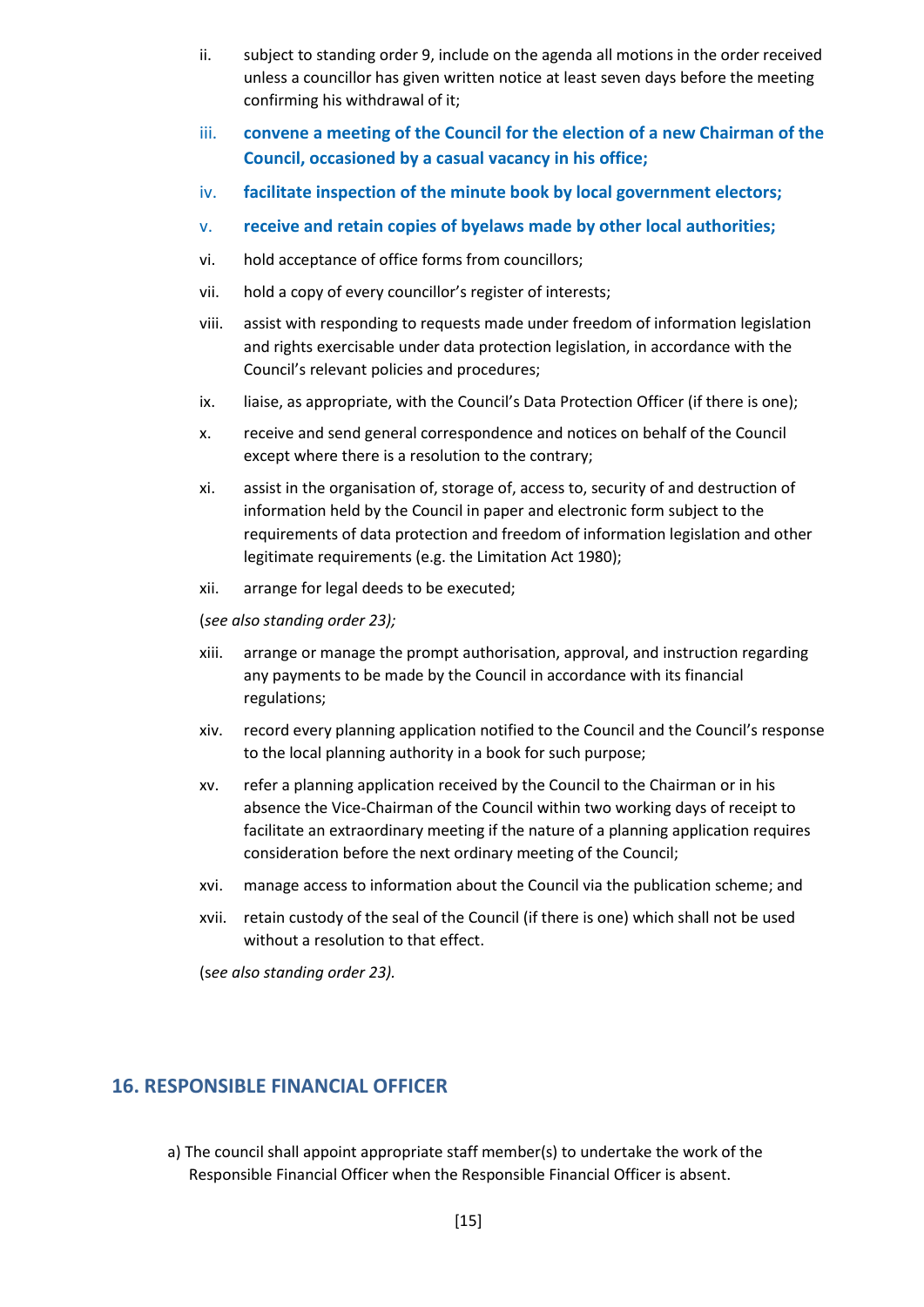### <span id="page-15-0"></span>**17. ACCOUNTS AND ACCOUNTING STATEMENTS**

- a) "Proper practices" in standing orders refer to the most recent version of Governance and Accountability for Local Councils – a Practitioners' Guide (England)
- b) All payments by the council shall be authorised, approved and paid in accordance with the law, proper practices and the council's financial regulations.
- c) The Responsible Financial Officer shall supply to each councillor as soon as practicable after 30June, 30 September and 31 December in each year a statement to summarise:
	- i. the council's receipts and payments for each quarter;
	- ii. the council's aggregate receipts and payments for the year to date;
	- iii. the balances held at the end of the quarter being reported

and which includes a comparison with the budget for the financial year and highlights any actual or potential overspends.

- d) As soon as possible after the financial year end at 31 March, the Responsible Financial Officer shall provide:
	- i. each councillor with a statement summarising the Council's receipts and payments forth last quarter and the year to date for information; and
	- ii .to the Council the accounting statements for the year in the form of Section 2 of the annual Governance and Accountability Return, as required by proper practices, for consideration and approval.
- e) The year end accounting statements shall be prepared in accordance with proper practices and applying the form of accounts determined by the council (receipts and payments, or income and expenditure) for the year to 31 March. A completed draft annual return shall be presented to each councillor before the end of the following month of May. The annual return of the council, which is subject to external audit, including the annual governance statement, shall be presented to council for consideration and formal approval before 30 June.

# <span id="page-15-1"></span>**18. FINANCIAL CONTROLS AND PROCUREMENT**

- a. The Council shall consider and approve financial regulations drawn up by the Responsible Financial Officer, which shall include detailed arrangements in respect of the following:
	- i. the keeping of accounting records and systems of internal controls;
	- ii. the assessment and management of financial risks faced by the Council;
	- iii. the work of the independent internal auditor in accordance with proper practices and the receipt of regular reports from the internal auditor, which shall be required at least annually;
	- iv. the inspection and copying by councillors and local electors of the Council's accounts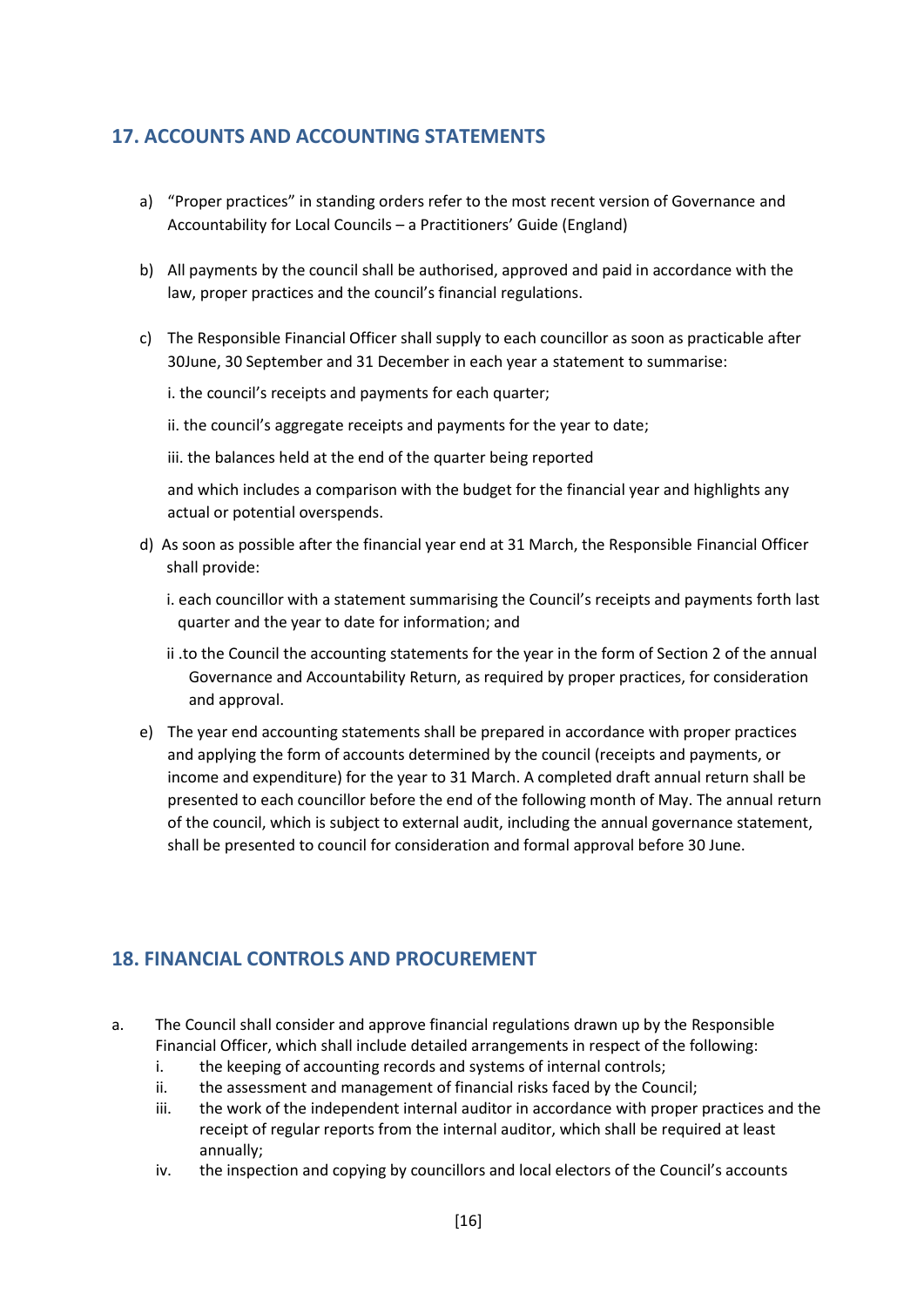and/or orders of payments; and

- v. whether contracts with an estimated value below **£25,000** due to special circumstances are exempt from a tendering process or procurement exercise.
- b. Financial regulations shall be reviewed regularly and at least annually for fitness of purpose.
- c. **A public contract regulated by the Public Contracts Regulations 2015 with an estimated value in excess of £25,000 but less than the relevant thresholds referred to in standing order 18(f) is subject to the "light touch" arrangements under Regulations 109-114 of the Public Contracts Regulations 2015 unless it proposes to use an existing list of approved suppliers (framework agreement).**
- d. Subject to additional requirements in the financial regulations of the Council, the tender process for contracts for the supply of goods, materials, services or the execution of works shall include, as a minimum, the following steps:
	- i. a specification for the goods, materials, services or the execution of works shall be drawn up;
	- ii. an invitation to tender shall be drawn up to confirm (i) the Council's specification (ii) the time, date and address for the submission of tenders (iii) the date of the Council's written response to the tender and (iv) the prohibition on prospective contractors contacting councillors or staff to encourage or support their tender outside the prescribed process;
	- iii. the invitation to tender shall be advertised in a local newspaper and in any other manner that is appropriate;
	- iv. tenders are to be submitted in writing in a sealed marked envelope addressed to the Proper Officer;
	- v. tenders shall be opened by the Proper Officer in the presence of at least one councillor after the deadline for submission of tenders has passed;
	- vi. tenders are to be reported to and considered by the appropriate meeting of the Council or a committee or sub-committee with delegated responsibility.
- e. Neither the Council, nor a committee or a sub-committee with delegated responsibility for considering tenders, is bound to accept the lowest value tender.
	- f. **Where the value of a contract is likely to exceed the threshold specified by the Office of Government Commerce from time to time, the Council must consider whether the Public Contracts Regulations 2015 or the Utilities Contracts Regulations 2016 apply to the contract and, if either of those Regulations apply, the Council must comply with procurement rules. NALC's procurement guidance contains further details.**

# <span id="page-16-0"></span>**19. HANDLING STAFF MATTERS**

- a. A matter personal to a member of staff that is being considered by a meeting of council is subject to standing order 11 above.
- b. Subject to the council's policy regarding absences from work, the council's most senior member of staff shall notify the chairman of the Parish Council/Personnel Committee Chairman or, if he is not available, the vice-chairman of the Parish Council of absence occasioned by illness or other reason.
- c. The chairman of the Parish Council/Personnel Committee or in his absence, the vice-chairman of the Parish Council shall upon a resolution conduct a review of the performance and annual appraisal of the work of Clerk & RFO. The reviews and appraisal shall be reported in writing and is subject to approval by resolution by the Parish Council.
- d. Subject to the Council's policy regarding the handling of grievance matters, the Council's most senior employee (or other employees) shall contact the chairman of the Parish Council/Personnel Committee or in his absence, the vice-chairman of the Parish Council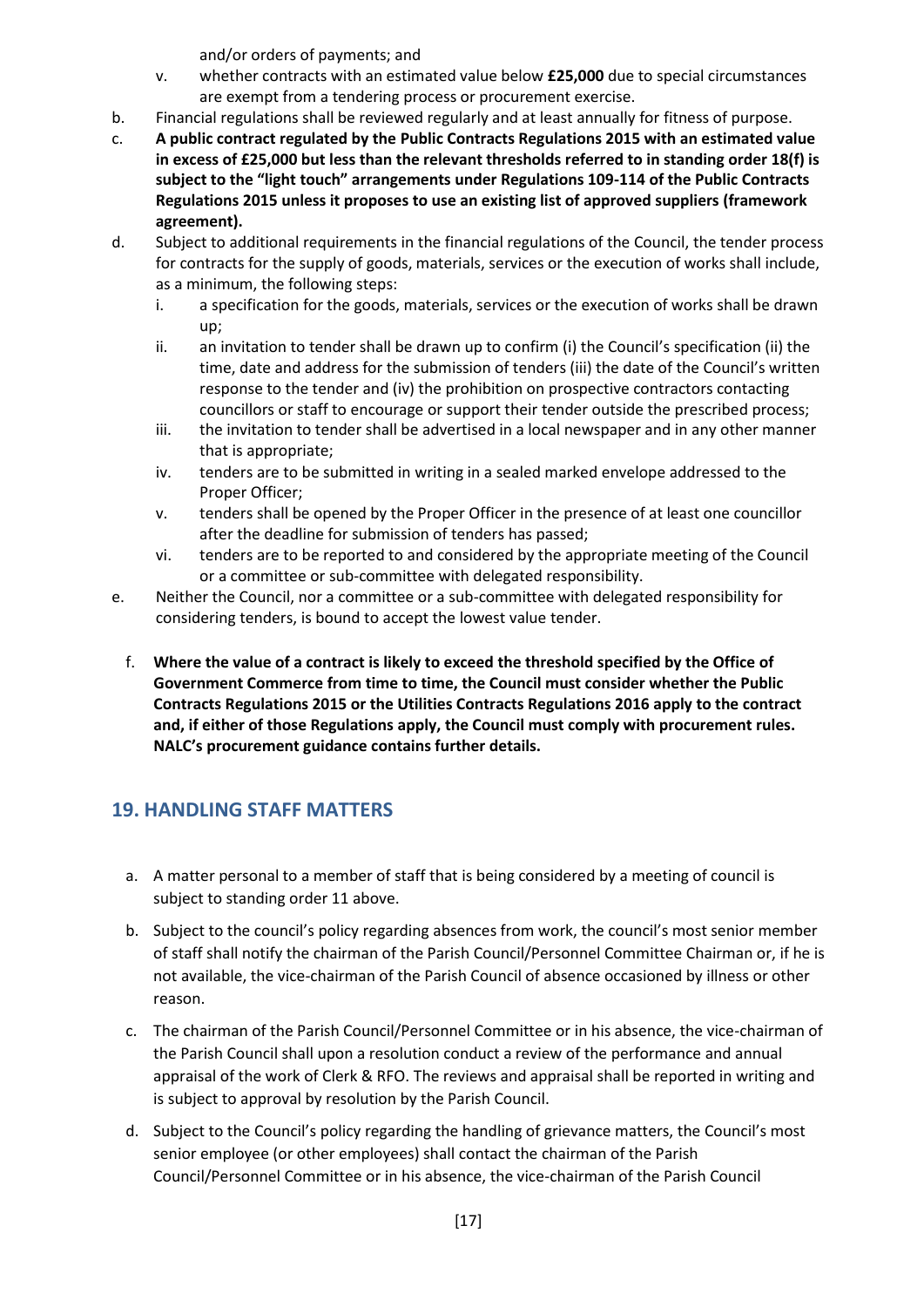Committee in respect of an informal or formal grievance matter, and this matter shall be reported back and progressed by resolution of the Parish Council.

- e. Subject to the council's policy regarding the handling of grievance matters, if an informal or formal grievance matter raised by relates to the chairman or vice-chairman of the Parish Council this shall be communicated to another member of the Personnel Committee which shall be reported back and progressed by resolution of the Parish Council.
- f. Any persons responsible for all or part of the management of staff shall treat the written records of all meetings relating to their performance, capabilities, grievance or disciplinary matters as confidential and secure.
- g. The council shall keep all written records relating to employees secure. All paper records shall be secured and locked and electronic records shall be password protected and encrypted.
- h. Only persons with line management responsibilities shall have access to staff records referred to in standing orders 18(f) and (g) above if so justified.
- i. Access and means of access by keys and/or computer passwords to records of employment referred to in standing orders 18(f) and (g) above shall be provided only to (post holder) and/or the Chairman of the Council.

# <span id="page-17-0"></span>**20. RESPONSIBILITIES TO PROVIDE INFORMATION**

*See also standing order 21.*

- **a. In accordance with freedom of information legislation, the Council shall publish information in accordance with its publication scheme and respond to requests for information held by the Council.**
- b. **The Council shall publish information in accordance with the requirements of the Local Government (Transparency Requirements) (England) Regulations 2015**.

### <span id="page-17-1"></span>**21. RESPONSIBILITIES UNDER DATA PROTECTION LEGISLATION**

(Below is not an exclusive list).

*See also standing order 11.*

- a The Council may appoint a Data Protection Officer.
- b **The Council shall have policies and procedures in place to respond to an individual exercising statutory rights concerning his personal data.**
- c **The Council shall have a written policy in place for responding to and managing a personal data breach.**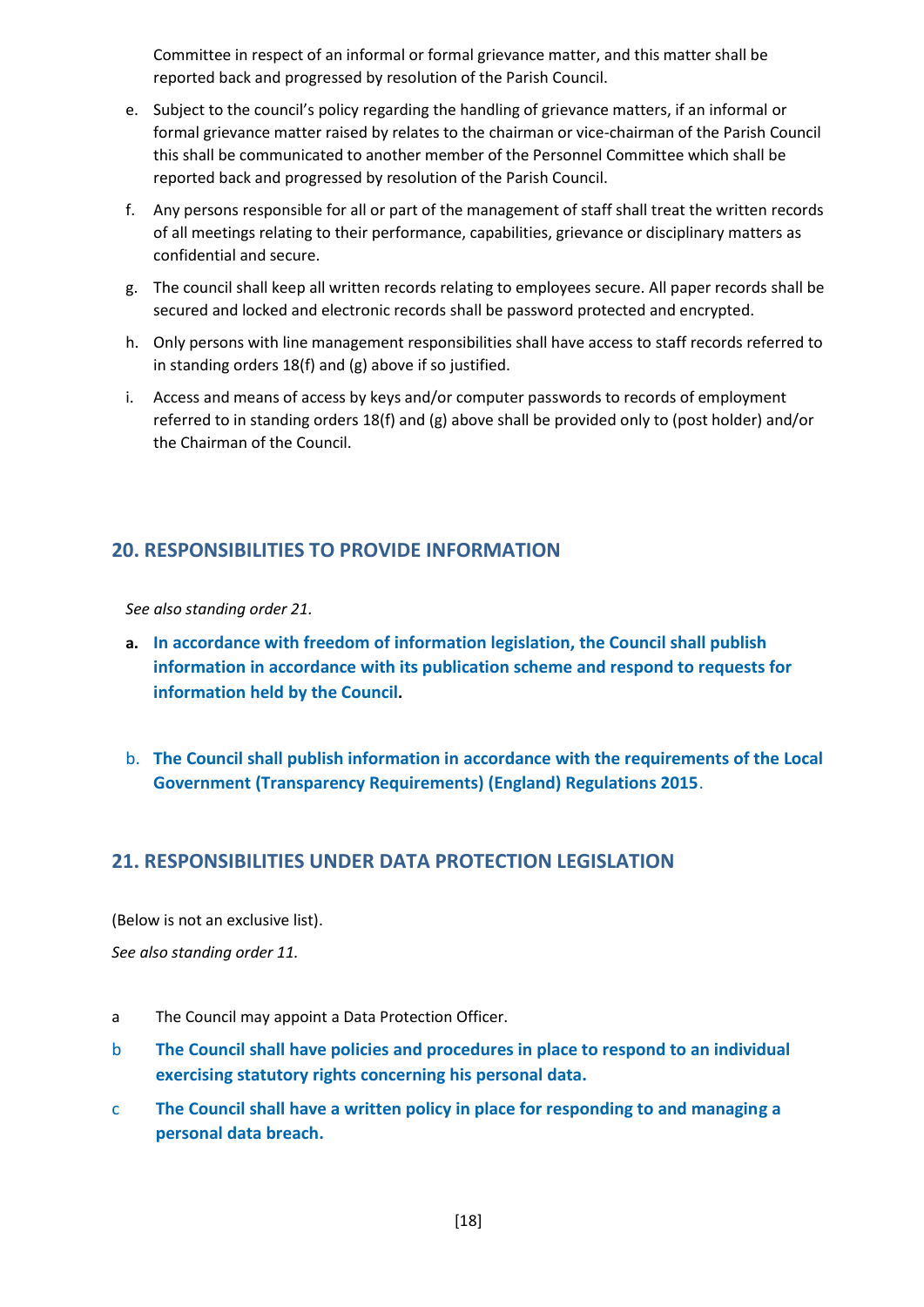- d **The Council shall keep a record of all personal data breaches comprising the facts relating to the personal data breach, its effects and the remedial action taken.**
- e **The Council shall ensure that information communicated in its privacy notice(s) is in an easily accessible and available form and kept up to date.**
- f **The Council shall maintain a written record of its processing activities.**

### <span id="page-18-0"></span>**22. RELATIONS WITH THE PRESS/MEDIA**

a. Requests from the press or other media for an oral or written comment or statement from the Council, its councillors or staff shall be handled in accordance with the Council's policy in respect of dealing with the press and/or other media.

### <span id="page-18-1"></span>**23. EXECUTION AND SEALING OF LEGAL DEEDS**

*See also standing orders 15(b) (xii) and (xvii) above.*

- a. A legal deed shall not be executed on behalf of the council unless authorised by a resolution.
- **b. Subject to standing order 21(a) above, any two councillors may sign, on behalf of the council, any deed required by law and the Proper Officer shall witness their signatures.**

*The above is applicable to a council without a common seal.*

### <span id="page-18-2"></span>**24. COMMUNICATING WITH DISTRICT AND COUNTY COUNCILLORS**

- a. An invitation to attend a meeting of the council shall be sent, together with the agenda, to the ward councillors of the District and County Council representing the area of the council.
- b. Unless the council determines otherwise, a copy of each letter sent to the District and County Council representing the area of the council.

### <span id="page-18-3"></span>**25. RESTRICTIONS ON COUNCILLOR ACTIVITIES**

- a. Unless authorised by a resolution, no councillor shall:
	- i. inspect any land and/or premises which the council has a right or duty to inspect; or